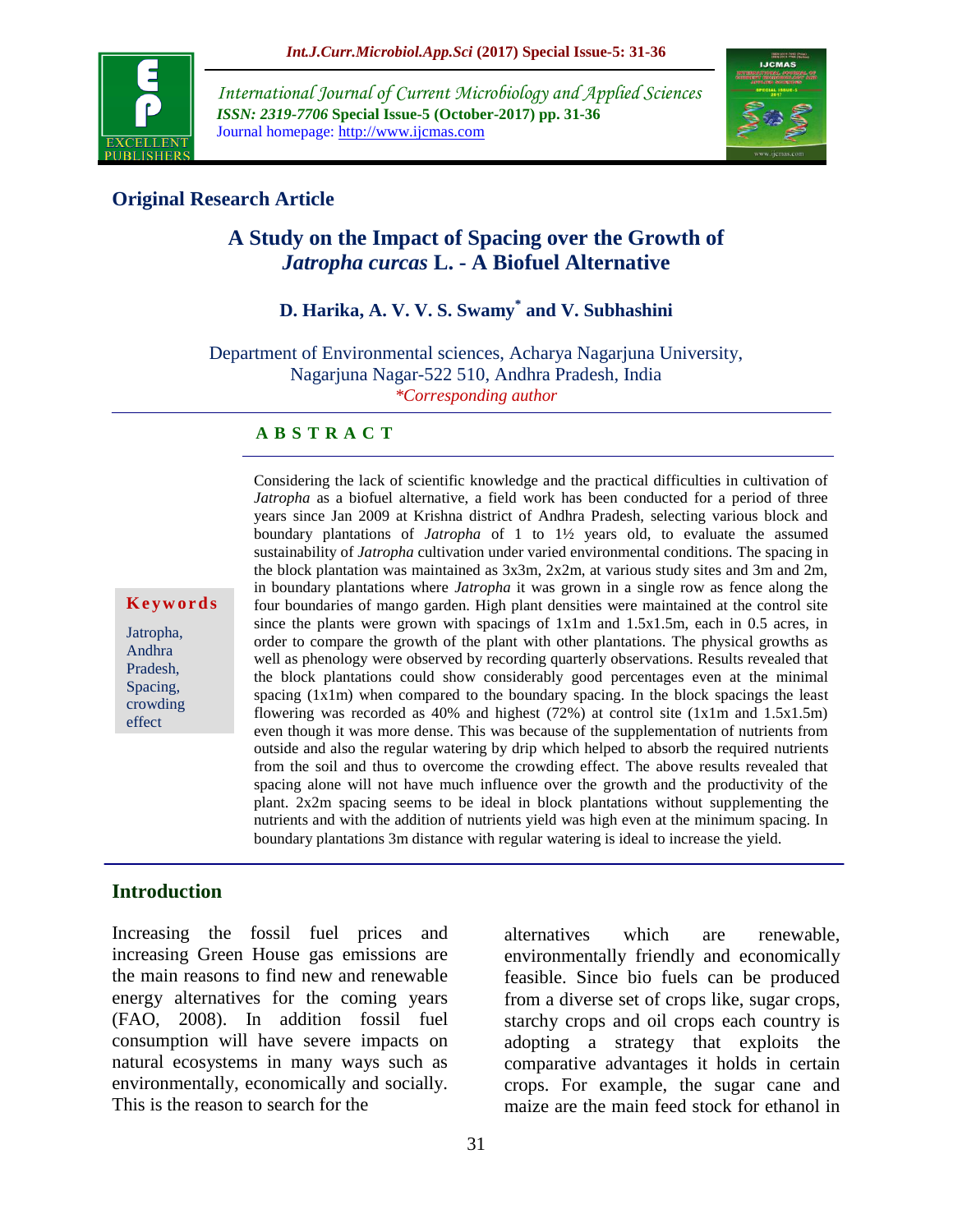Brazil and US respectively, while the Malaysia is from oil palm. The Government of India (GoI) has launched a National Mission on Biofuels, the main strategy of which has been to promote Jatropha curcas: a plant that bears non-edible oil seeds that can be used to produce biodiesel, mostly on waste lands. Apart from reducing the dependence on imported fuels, the mission aims to generate several other benefits like employment generation for the rural poor, regeneration of waste lands, reduction of emissions from energy use. Twelve districts from the state of Andhra Pradesh were proposed for Jatropha cultivation under the Demonstration phase of the National Mission on Biodiesel and the present study was carried out at Krishna District, which was one among the twelve proposed.

Jatropha curcas (Linnaeus), usually referred as "JATROPHA" is a deciduous monoecious tall bush or small tree up to 6 m height with soft wood (Ranjan, 2009). It belongs to the family Euphorbiaceae of the sub family Crotonoideae and there are more than 200 different names for its great significance to man and the various possibilities of its uses. There are approximately 170 known species of the plant (Dehgan, 1984) out of which only 17 are seen in India.

Non-palatability, suitability to various climatic and soil conditions, easy propagation, faster growth rate and perennial nature are the other preferable characteristics for the selection of the species J. curcas as a potential bio fuel crop (Takeda, 1982; Martin and Mayeux, 1984, 1985; Jones and Miller, 1991, Harika *et al.,* 2012). In India, it can be seen in almost all the states and is generally grown as a live fence for the agricultural fields. It can also be grown in waste lands or degraded lands to reclaim them. Many investigations are

going on to know the impacts of fertilizers, spacing, water availability etc., over the growth of Jatropha. The objective of the present study was to record the growth consistency of *J. curcas L*. and the impact of supplementation nutrients over growth, flowering, fruiting and seed output and thus to find out the suitable conditions for its successful cultivation.

## **Materials and Methods**

The present study has been started in Jan-2009 and carried out for a period of 3 years, in two selected Jatropha plantations of one year old from Krishna district of Andhra Pradesh viz., Rajavaram and Chandarlapadu. Krishna district was located between 16º 10 N and 81º 08 E. The average temperature of the region was 45ºC in summer and 21º C in winter and the average rainfall was 1028 mm/yr.

The whole Jatropha curcas plantations under study were categorized as Block plantations and Boundary plantations. Block plantations were raised in 1-20 acres at different study areas whereas, the boundary plantations were raised in a single row as fencing on border of the mango garden. Block plantations were maintained at (5 acres), Nandigama (50 acres) and Chandarlapadu (1 acre) stations while it was grown as boundary plantation at Morusumilli, Kuntamukkala, Pulluru and Nekkalam stations.

The spacing in the block plantation was maintained as 3x3m, 2x2m, at various study sites and 3m and 2m, in boundary plantations where Jatropha it was grown in a single row as fence along the four boundaries of mango garden. High plant densities were maintained at the control site since the plants were grown with spacing of  $1x1m$  and  $1.5x1.5m$ , each in 0.5 acres, in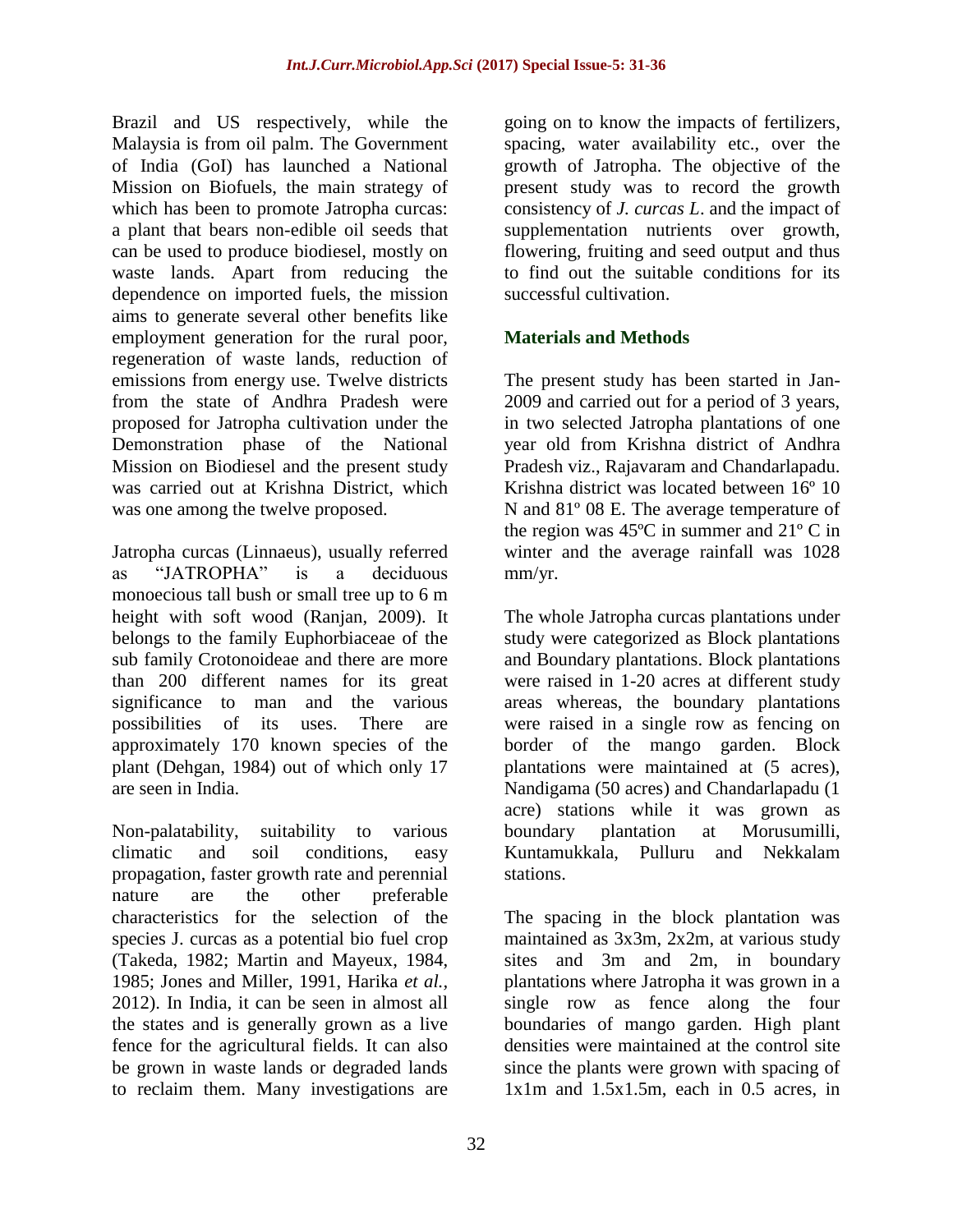order to compare the growth of the plant with other plantations.

The spacing between individual plants was maintained as 3x3m, 2x2m, 1x1m and 1.5x1.5m at the three Boundary stations. The spacing viz, 3x3m were maintained at Rajavaram in 5 acres and at Nandigama in 30 acres. Another plantation with a spacing of 2x2m was raised at Nandigama in 20 acres. Two types of spacing were maintained at Chandarlapadu viz., 1x1m and 1.5x1.5m in 0.5 acres each. Two different spacing were maintained in all the four boundary plantations as 3m at three field stations (viz., Kuntamukkala, Morusumilli and Pulluru) and 2m at the other station viz., Nekkalam. By a general practice of arboriculture, pruning was also undertaken in all block plantations. The physical growth parameters such as height (ft), girth (inches) and number of branches were measured once in three months in all the plantations. Phenological parameters such as flowering, fruiting and seed output were also recorded once in three months.

### **Results and Discussion**

In the first year of plantation there was a difference in the height of the plant among these filed stations at different spacings. Difference of 1 ft height was observed before pruning at 1x1m and 1.5x1.5m spacings, followed by 3m distance boundary crop (Kuntamukkala). In the later stages there was a remarkable difference in the height in case of block and boundary plantations. The block plantations showed a height of above 14.5ft except Rajavaram plantation (9.5ft) whereas the maximum height reported at the boundary crops was 12.5ft.

In case of girth and number of branches per tree also similar results were obtained. the spacing of  $3x3m$ ,  $2x2m$ ,  $1x1m$  and  $1.5x1.5m$ (Block plantations) except Rajavaram reported a mean girth over 10.5 inches (Rajavaram 8.3 inches only). Boundary plantations could show a height mean girth of 9.6 inches (range of 8.5-9.6 inches). In case of number of branches also, the block plantation spacings were having an average of 30 branches except Rajavaram (20) whereas the boundary spacings have a range of 22-29.

In the four boundary plantations except Kuntamukkala station flowering was recorded below 45% (least -30% at Pulluru and highest 43.6% at Nekkalam). In the block spacings the flowering was recorded in between 40% and 72%, least at Rajavaram (40%) and highest (72%) at control site (1x1m and 1.5x1.5m). Similar trend was observed in case of fruiting and seed output percentages. The block plantations could show considerably good percentages even at the minimal spacing (1x1m) when compared to the boundary spacings. The highest percentages could be achieved at the control site even though it was more densed. This was because of the supplementation of nutrients from outside and also the regular watering by drip. These have helped to absorb the required nutrients from the soil and thus to overcome the spacing effect. Rajavaram, though it was a block plantation with 3x3m spacing could not show remarkable increase in the growth and phenology. The reason was irregularity in the availability of nutrients and water, since it was a rain fed plantation (Table-1).

Spacing between the plants has major impact on soil properties. Thus plant density is influencing the growth and seed output of the plant. Achten, (2010) reported that a narrow spacing will lead to fast canopy closure which results in higher water and light competition and lower fruit: biomass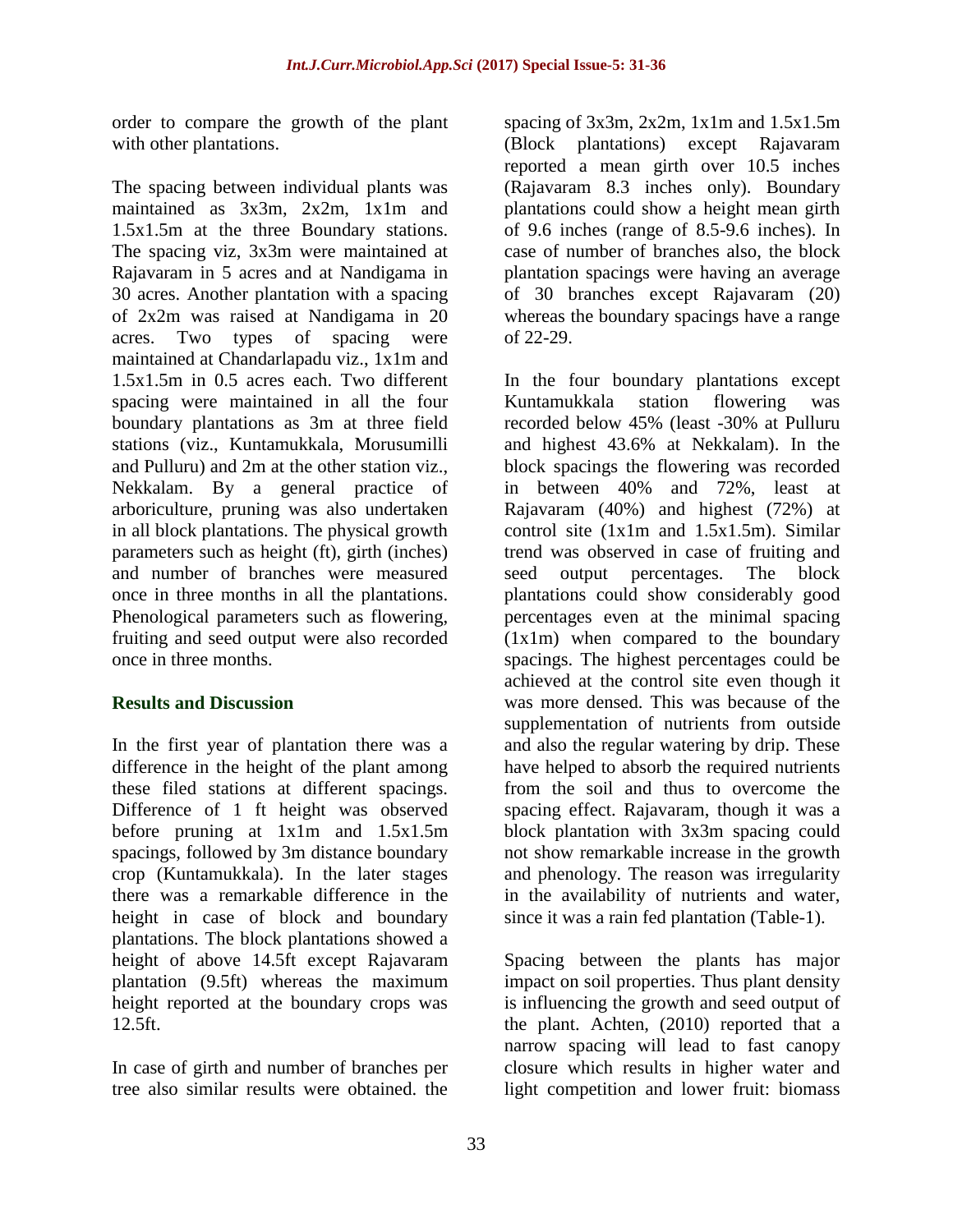ratio in the mature stadium. When planting *Jatropha* for live-fencing or hedges for soil conservation a dense biomass is needed and close spacing is appropriate. When the aim of the plantation is oil production, seedlings should be planted wide enough to ensure high seed yields in the mature stage, but close enough to avoid unacceptable loss of photosynthetic capacity in the juvenile stage. Thus, optimum spacing can only be recommended after at least 5 years consecutive growth and yield observations and this in different environmental conditions and using different provenances.

On rain fed waste lands, high density plantations at  $2 \times 1$ m or  $1.5 \times 1.5$ m accommodating 5000 or 4444 plants per hectare respectively, was desirable (Radich, 2004; Gubitz *et al.,* 1999). Planting distances of  $2\times2$  M (2500 plant ha<sup>-1</sup>), 2.5 $\times$ 2.5m (1600 plants ha<sup>-1</sup>) or  $3\times3$ m (1111 plants ha<sup>-1</sup>) are common practices. Adriaans *et al.,* (2006) suggested 3×3m spacing for better yield since more dense vegetation affects the seed yield. Planting distances of 2  $\times$  2 m (2500 plants ha -1), 2.5  $\times$  2.5 m (1600) plants ha -1) or  $3 \times 3$  m (1111 plants ha -1) are common practice (Heller 1996).

It was noted that spacing of plants is a tradeoff between biomass and fruit production. A narrow spacing will lead to fast canopy closure which results in higher water and light competition and lower fruit: biomass ratio in the mature stadium. The experimental results in the present study showed that difference in spacing had no significant effects on growth (e.g. girth of the plant, plant height, and number of branches per plant) of the physic nut (*Jatropha* curcas L.,) before pruning. But deviations could be observed after pruning in the physical growth as well as seed yield.

However, the physic nut tested at  $1\times1$ m, and 2 m x 2 m spacing tended give the highest

mean values in all characteristics. The results showed that the physic nut plants tested at 1.5 m x 1.5 m spacing with the fertilization showed a better recovery in 1year after transplanting than the physic nut tested at wider spacings (2 m x 2 m and 3 m x 3 m). There was no specific variation found at different spacings. Variations were observed at the same spacing among different sites. It is evident that 2x2m is ideal for block plantation and with the fertilization the same growth was observed at 1x1m and 1.5x1.5m spacings.

Depending upon the number of branches per plant flowering, fruiting and seed yield were varied from one station to the other. In addition they were influenced by the nutrient and water supplementation. Among the boundary plantations more number of branches was identified at 3m spacing plantations when compared 2m. The height as well as girth was also more at 3m spacing. But phenological results did not show any such variation because similar results were obtained at both the spacings. Hence, spacing has no much influence in boundary plantations at 3m and 2m distances. It was also observed in low density plots  $(1\times1m, 1.5\times1.5m)$  that more percentage of yield was reported when compared to  $2\times 2m$ ,  $3\times 3m$  plots. This was because of the addition the nutrients externally to overcome the competition for the nutrients. Similar results were found in another study on different spacings and fertilization by Ounchittikoun, (2005), Harika *et al.,* (2015) revealed that the physic nut plants fertilized with 187.5 kg/ha (30 kg/rai) of chemical fertilizer (15-15-15) at 1 m x 1 m spacing produced the highest seed yield (725.56 kg/ha or 116 kg/rai) in the first three years of plantation. These results were in conformity with those of Soudkeo (2005), Harika *et al.,* (2014) where in the preliminary study on *Jatropha* plantation that *Jatropha* cuttings tested at 1 m x 2 m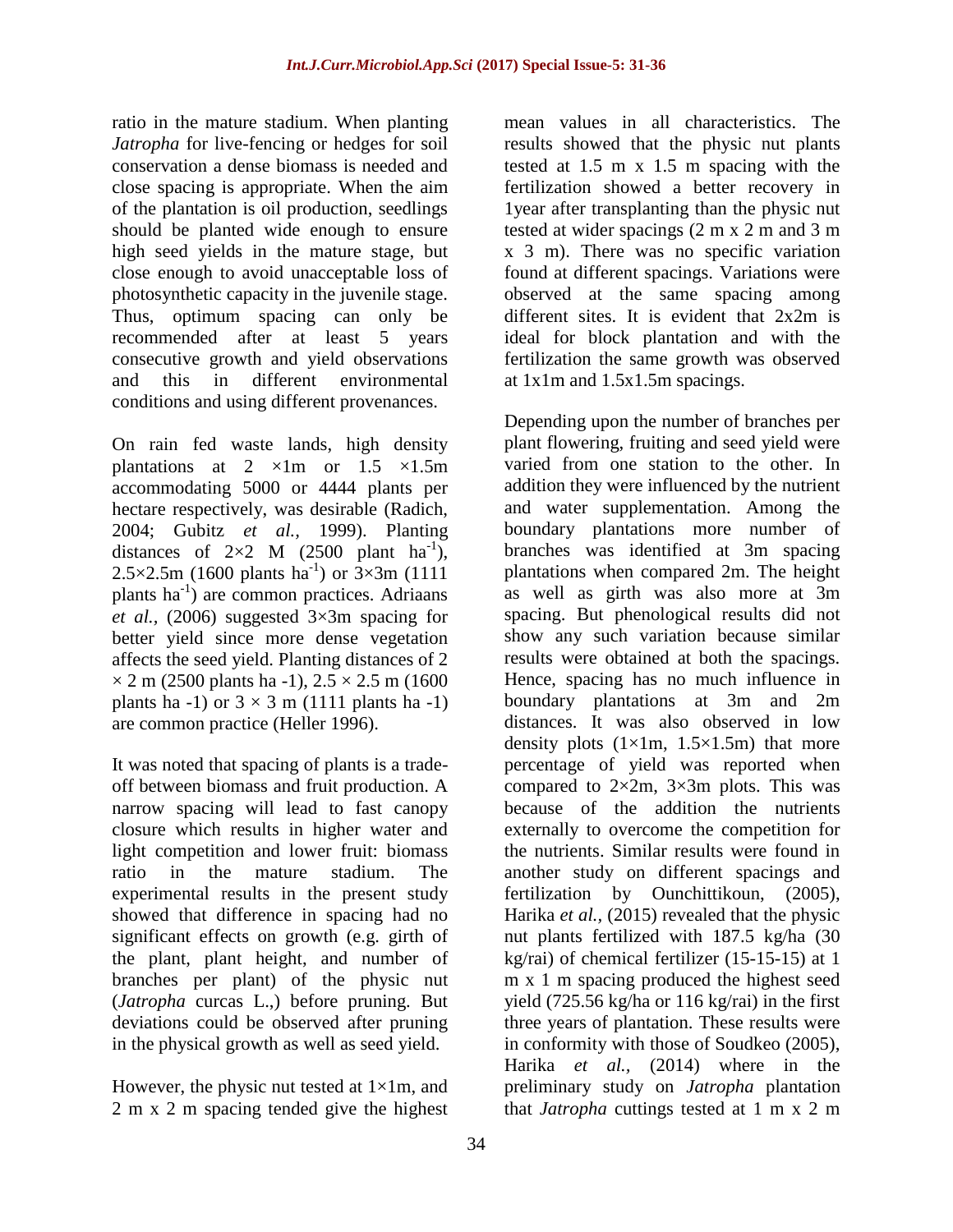spacing with well management (e.g. irrigating channels, fertilization, and weed control) gave a satisfactory seed yield (1 kg seed/plant) in the first year of plantation. On contrary to the above all, Thachaleun *et al.,* (2006) reported that 12 external varieties together with 01 local species of physic nut treated with fertilization and chemical administration at 1 m x 1 m spacing showed lower seed yield. Another study revealed that both seedlings and cuttings tested at 1 m x 1 m spacing produced less than 625 kg/ha (100 kg/rai) of seed yield in the first year of plantation.

The present study confirms the same that *Jatropha* was successfully established in all the field stations but significant differences were found in the growth, flowering, fruiting and seed output which were influenced by

various parameters like pH of the soil, watering schedule and the availability of the nutrients etc. Considering all the parameters, it was proved that spacing has limited influence on the plant growth and seed output. It is found that for *Jatropha* cultivation as a block plantation 1x1m spacing is ideal with fertilization and 2x2m without fertilization.

The above results revealed that spacing alone will not have much influence over the growth and the productivity of the plant. 2x2m spacing seems to be ideal in block plantations without supplementing the nutrients and with the addition of nutrients yield was high even at the minimum spacing. In boundary plantations 3m distance with regular watering is ideal to increase the yield.

|                                 | <b>Boundary Plantations</b> |                          |                          |                          | <b>Block Plantations</b> |                     |                                       |
|---------------------------------|-----------------------------|--------------------------|--------------------------|--------------------------|--------------------------|---------------------|---------------------------------------|
| Spacing                         | 3m                          | 2m                       | 3m                       | 3m                       | 3x3m                     | 3x3m<br>and<br>2x2m | 1x1m<br>and<br>1.5x1.5m               |
| <b>Nutrients</b><br>applied     | $\overline{\phantom{a}}$    | $\overline{\phantom{a}}$ | $\overline{\phantom{a}}$ | $\overline{\phantom{a}}$ | $\overline{\phantom{a}}$ | Gypsum              | Gypsum, NPK<br>and Super<br>phosphate |
| Name of the<br>plantation       | Kuntamukkala                | Nekkalam                 | Morusumilli              | Pulluru                  | Rajavaram                | Nandigama           | Chandarlapadu                         |
| Plant<br>Mean<br>Height (ft)    | 11.1                        | 10                       | 12.5                     | 11.9                     | 9.5                      | 15                  | 14.5                                  |
| Mean<br>plant<br>girth (Inches) | 8.8                         | 8.5                      | 9.5                      | 9.6                      | 8.3                      | 10.8                | 10.5                                  |
| of<br>No.<br><b>Branches</b>    | 22                          | 23                       | 29                       | 25                       | 20                       | 30                  | 30                                    |
| Flowering<br>(% )               | 60                          | 43.6                     | 30.5                     | 30                       | 40                       | 69                  | 72                                    |
| Fruiting $(\%)$                 | 39                          | 33.7                     | 15.5                     | 15                       | 30                       | 50.2                | 61.1                                  |
| Seed<br>Yield<br>(% )           | 30                          | 26                       | 10.2                     | 10                       | 23.6                     | 40                  | 51.2                                  |

### **Table.1** Comparative account of growth and seed output of Jatropha at different spacings